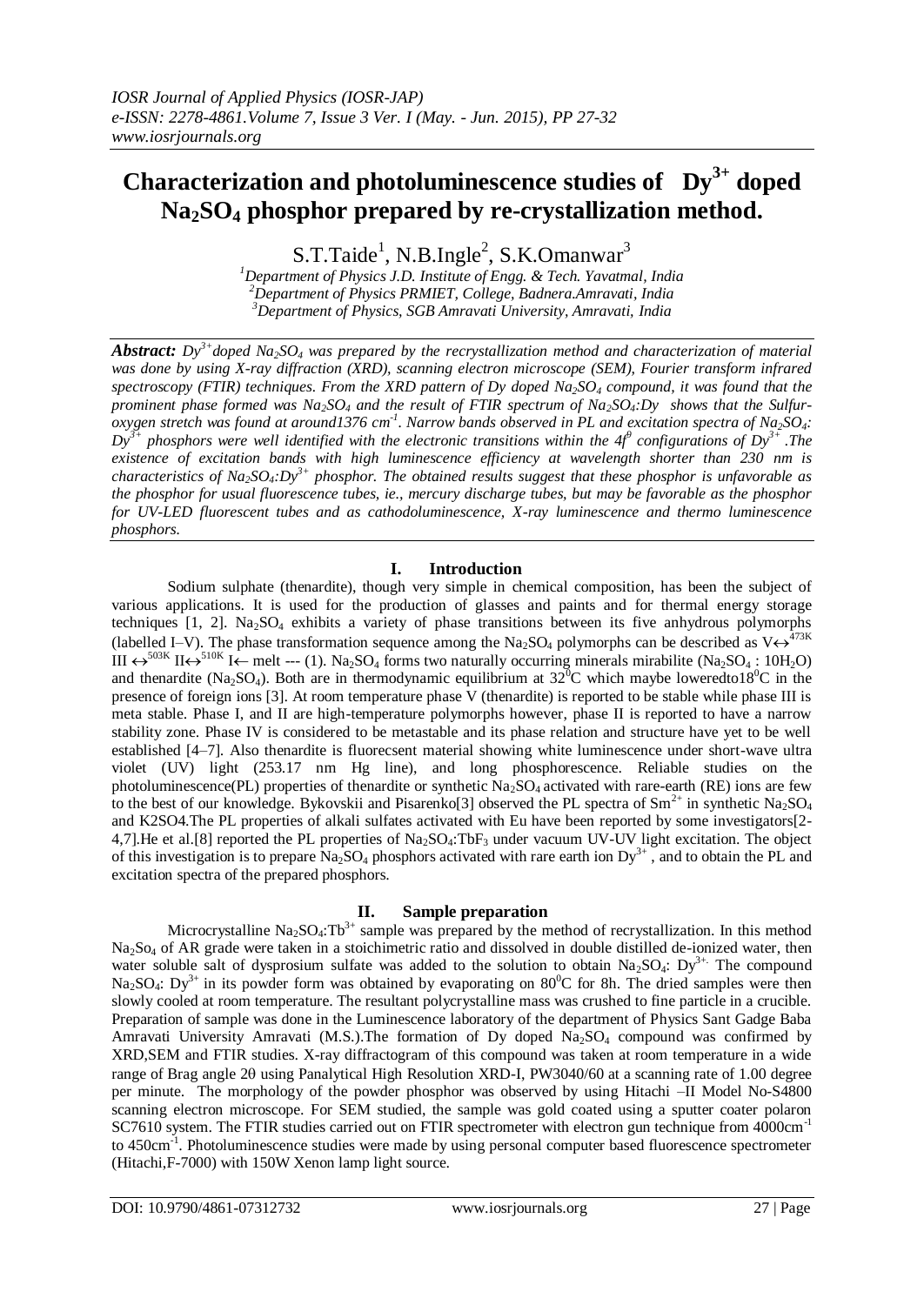

# **III. Result and discussions**

**Fig.1 XRD pattern of Dy3+ doped Na2SO<sup>4</sup> sample**

Figure 1. shows the XRD pattern of  $Na_2SO_4$  at room temperature. The reflections pattern were indexed to phase V thenardite (ICDD card 37–1465). It is well known that the calcinations can improve the crystallinity of the sample. The increase of calcinations temperature results in the grain growth of sample due to nucleation in interaction between small crystallite which fuses to form larger particles.

# **3.2 Crystal Structure of Na2SO<sup>4</sup>**

The crystal structure of thenardite is shown in Figure 2. Thenardite belongs to  $F$  ddd space group with octahedral structure of nearly regular SO tetrahedral and distorted  $NaO<sub>6</sub>$  octahedral. The sodium atoms are each surrounded by 6 oxygen atoms each at 2.334  $A^0$ , 2.426  $A^0$ , and 2.534  $A^0$  forming distorted NaO6octahedra with a two fold axis parallel to c-axis. The O–Na–O angles,  $56.15^{\circ}$ –134.93°, are greatly distorted from octahedral symmetry [11, 12]. All the sulphate ions are separated from each other by distances  $>3^\circ A$  for two oxygen atoms belonging to different sulphate groups. All S–O distances are equal  $(1.476 \pm 0.001 \degree A)$ ; thus the sulphur atom is fixed in a special point position with 222 point symmetry. Each SO4 tetrahedron shares two of its edges with two different  $2.534A<sup>0</sup>$  representing the distances to oxygen's forming the shared tetrahedral edge. The remaining corners of the NaO<sub>6</sub> octahedron are shared with another four SO<sub>4</sub>tetrahedron there giving a 3D framework [11, 12]. Mirabilite (phase III) also has an orthorhombic crystal structure with space group Cmcm. Its cell parameters are  $a = 7.038$   $\degree$  A,

 $b = 9.043$  ° A,  $c = 5.785$  ° A, and  $\alpha = \beta = \gamma = 90^{\circ}$  [9]. The average calculated S–O band length is 1.478 A<sup>0</sup>. There are two different types of sodium atoms in the phase III bulk structure, giving five different Na–O distances, which are found to be 2.46, 2.37, 2.29, 2.54, and 2.86  $A^0$  [10]. The relative lattice energies of phases III and V are –548.91 eV and −1097.97 eV, respectively. Due to the lower lattice energy,Na2SO<sup>4</sup> nucleates in thenardite form predominantly in solution phase attributed to thermodynamic constraints.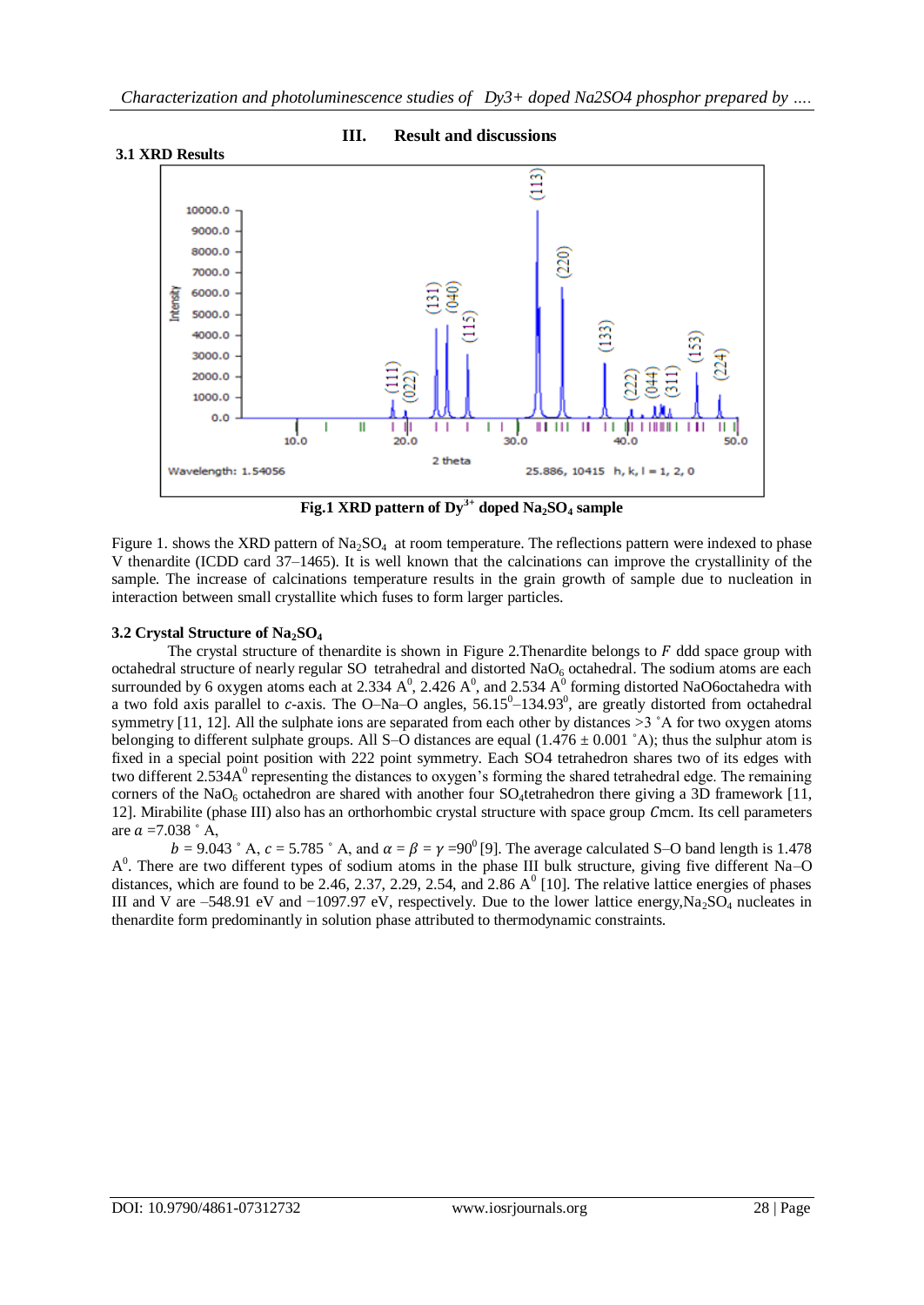

Fig. 2: Crystal structure of Na<sub>2</sub>SO<sub>4</sub>

# **3.3 Fourier Transform Infrared Spectroscopy (FTIR)**

The' FTIR' structure of Dy doped Na<sub>2</sub>SO<sub>4</sub> as observed experimentally is shownfig.3.Normally,sulfate contains two S=O and two S=O bonds. Actually , the four S-O bonds are equivalent. The sulfur- oxygen stretches of inorganic sulfates are found from 1350 to1450 cm<sup>-1</sup>. In our results of FTIR spectrum of prepared  $Na<sub>2</sub>SO<sub>4</sub>$  (fig.2) the sulfur-oxygen stretch is found at 1376 cm<sup>-1</sup>. Like any other bonds, sulfate bonds can bend, giving rise to one or two bands normally in the 680 to 610 cm<sup>-1</sup> range. These bands are seen in the spectrum of  $Na2SO<sub>4</sub>:Tb (Fig. 2) near 612 and 722 cm<sup>-1</sup>.$ 

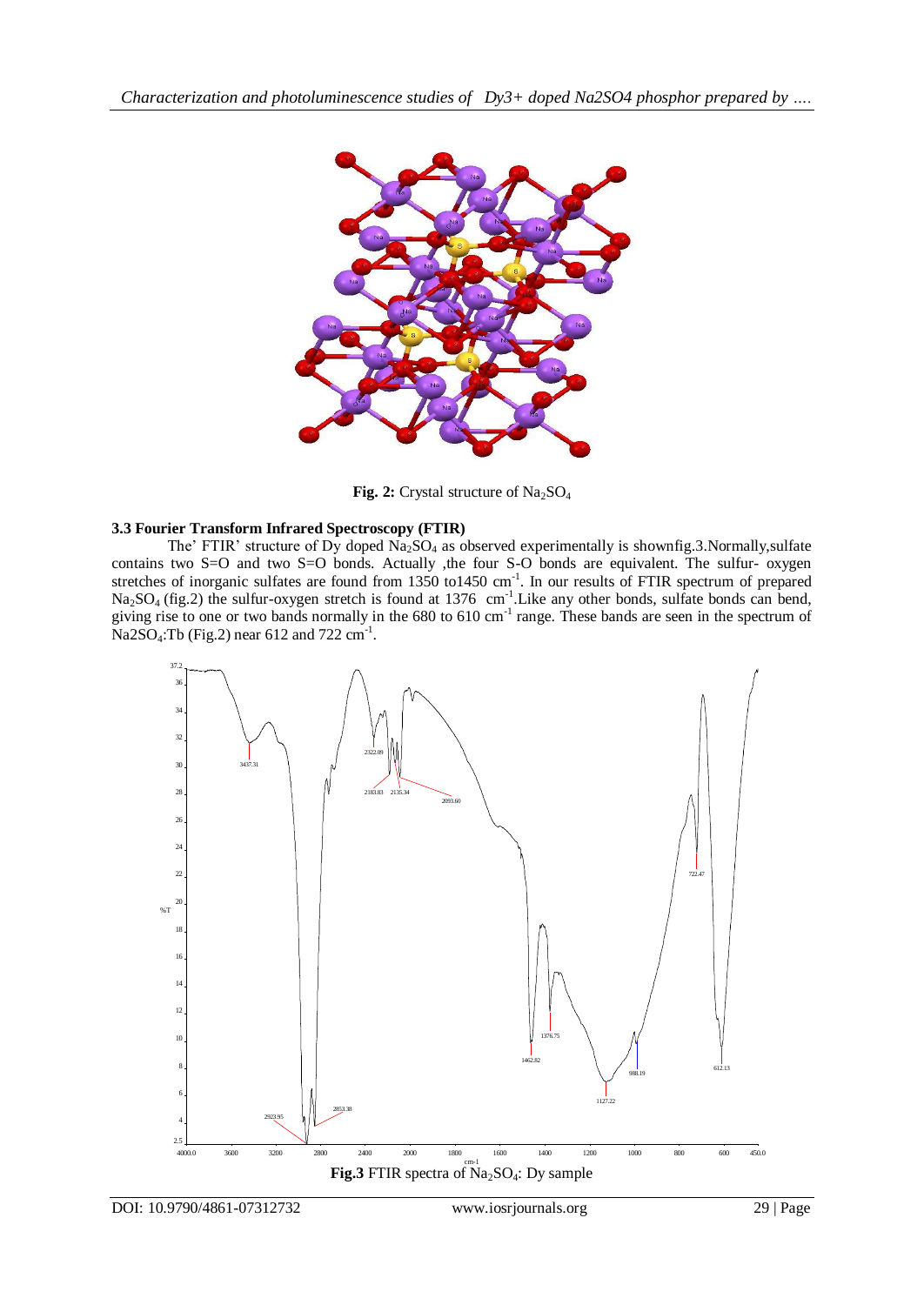## **3.4 Scanning Electron Microscopy (SEM)**

The microstructure of the prepared Dy doped  $Na_2SO_4$  powder sample is studied by SEM and is shown in fig.4 The SEM Photograph shows regular morphology with different particle size. The particle size can be categorized in to three types : one that shows particle with particle size  $1 \mu m$ . The second kind of particle has assize of about 3m and third one has a particle size5m and this non uniform particle size is caused due to the non- uniform particle size is caused due to the non-uniform distribution of temperature and mass flow rate during the synthesis. Luminescence efficiencies are related to the phosphor crystalline size with optimum size being in the 1.0 to 5µm range. Smaller crystals are less efficient because of the lower bulk emission intensity. Also, tighter packing of the smaller particles will increase the probability that the emitted light will get lost within the screen. Larger crystal cause difficulties in coating the phosphor particles in to smooth, thin screens. This powder sample can easily be termed an ultra fine phosphor because the particle size is less than 5um.Many coworkers have studied of rare



**Fig.4** SEM photograph of  $Dy^{3+}$  doped Na<sub>2</sub>SO<sub>4</sub>

Earth doped alkaline earth sulfate and they found less PL efficiency in case of nanocrystalline sample than the microcrystalline sample. For example, Gong et al.[13] have observed such phenomena in case of rare earth doped  $BaSO<sub>4</sub>$  nanocrystallites. They have attributed this to the spin- orbit coupling interaction interaction. In view of these observations we choose microcrystalline  $Dy^{3+}$  doped Na<sub>2</sub>SO<sub>4</sub> for the present study.

## **3.5 Photoluminescence Study**



**Fig.5** Optical spectrum (left) and PL spectrum (right) of Na2SO4:Dy<sup>3+</sup>. Excitation spectrum (left)was obtained by monitoring the yellow luminescence at 575 nm, and PL spectrum (right) was obtained under 350 nm excitation. Vertical arrow shows the wavelength of Hg line at 253.7nm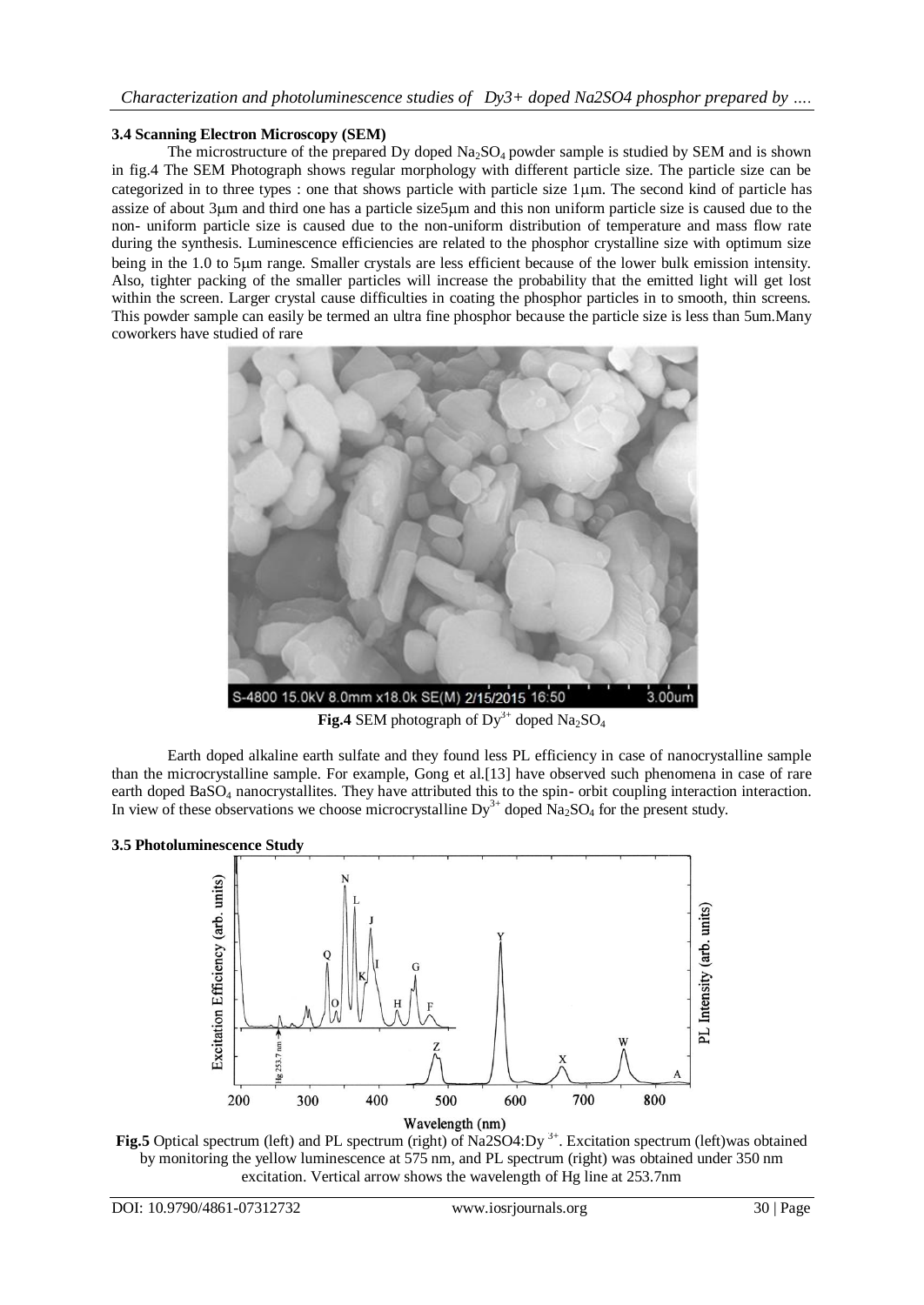Fig.5 shows the PL and excitation spectra of  $Na<sub>2</sub>SO<sub>4</sub>:Dy<sup>3+</sup>$  at room temperature. The PL spectrum (Fig.5 (right), obtained under the excitation in the prominent N excitation band at 350 nm (Fig.5 (left)), consist of five bands at  $(Z)$  481, $(Y)$  577, $(X)$  666, $(W)$  756 and $(A)$  830 nm. These five bands can be identified with the  ${}^{4}F_{9/2}$   $\rightarrow$   ${}^{6}H_{J}$  (J= 7/2, 9/2, 11/2,13/2 and 15/2, respectively) transition within the  ${}^{4}f_{9}$  configuration of Dy<sup>3+</sup>(Fig.5). Rowlands et al.[14] observed that the 3D-TL spectra of slowly cooled  $Na<sub>2</sub>SO<sub>4</sub>:Dy<sup>3+</sup>$ . Glow peaks were located at 90 and 170<sup>o</sup>C, and peaks obtained by slicing the 3D-TL spectrum at a glow peak were located at (Z) 480,(Y) 580,(X) 665 and (W) 760nm. These peaks corresponds well to the first four peaks in fig.5 ( right).According to Rowlands et.al [14],the slowly cooled  $Na<sub>2</sub>SO<sub>4</sub>$  is in crystallographic phase III at room temperature, where as in our result is in phase V. Differences in the spectral peak wavelengths caused by crystallographic phases are negligible. It should be noted that the emission intensity ratios among the Z,Y, X and W bands may depend on crystallographic phases I-V of Na<sub>2</sub>SO<sub>4</sub>. For example, the emission intensity ratio of Y- band corresponding to the electric dipole transition to the Z band corresponding to the magnetic dipole transition depends on the asymmetry around  $Dy^{3+}$  ions[15-16].



**Fig.** 6 Schematic energy level of  $Dy^{3+}$  in the thenardite lattice. Z-S corresponds to the  $Dy^{3+}$  levels named by Dieke[17] .Arrow shows the excitation and emission transitions.